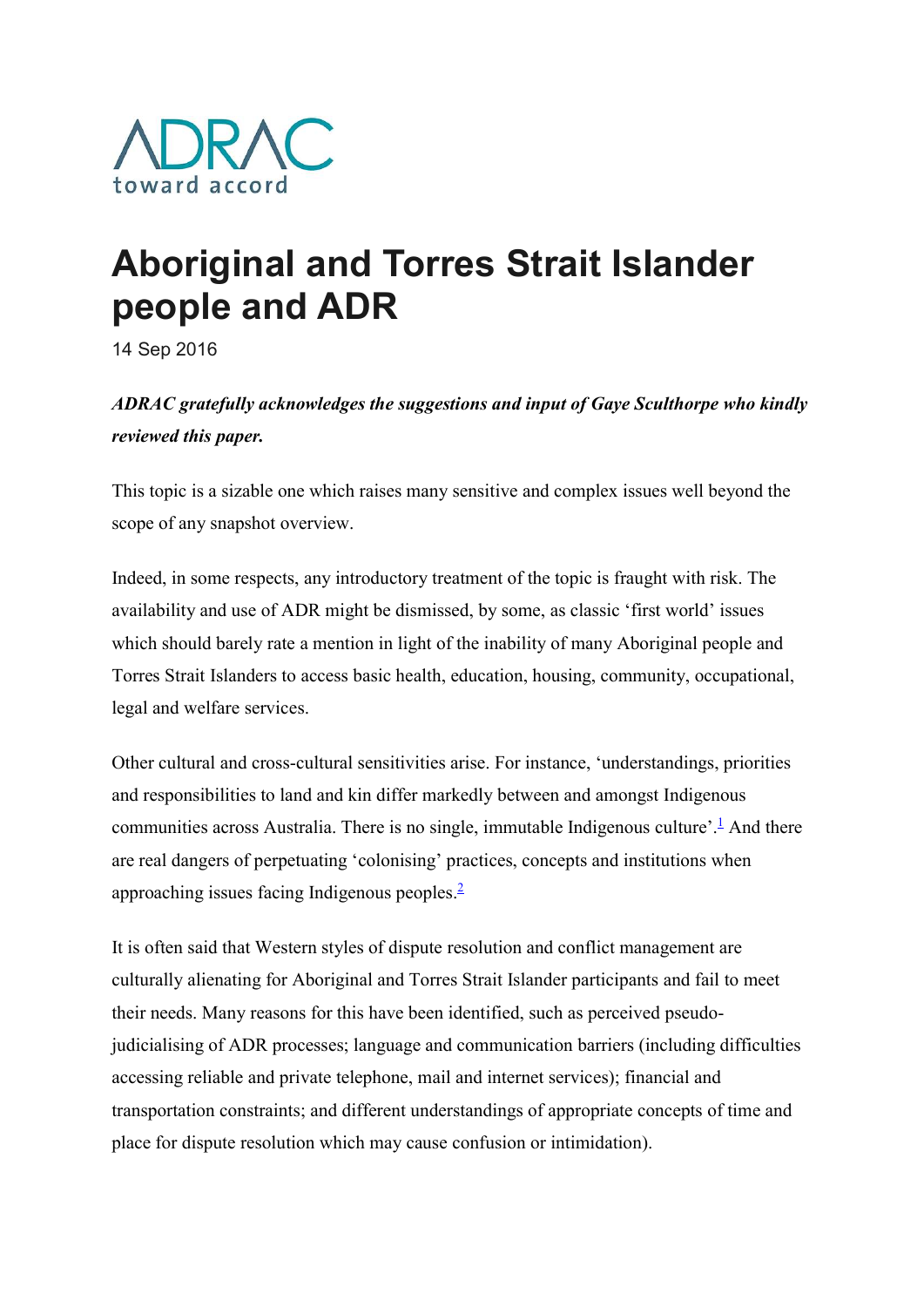Despite the complexities and sensitivities attending the topic, ADRAC considers that the role which ADR plays (or might in the future play) in the lives of Indigenous peoples is an issue which warrants special and significant attention. As noted by the Senate Legal and Constitutional Affairs Committee in 2004, Indigenous Australians are generally regarded as the 'most disadvantaged group in the Australian justice system'.<sup>3</sup> It has been widely reported that (i) the justice system (civil and criminal) needs to develop new and better ways to engage with Indigenous peoples; (ii) Indigenous peoples face a range of barriers in using mainstream ADR services; and (iii) and mainstream services are under-utilised by, and are often ineffective for, Indigenous peoples. $\frac{4}{3}$ 

Opinions differ as to the value of particular forms of 'orthodox' ADR processes in disputes involving Aboriginal and Torres Strait Islanders.

For a detailed listing of uses of ADR-type mechanisms in the Indigenous context see: NADRAC's 2006 report entitled Indigenous Dispute Resolution and Conflict Management; and the recent (2015) and comprehensive essay published by the Australian Centre for Justice Innovation entitled The use of Alternative Dispute Resolution Methods within Aboriginal and Torres Strait Islander Communities, Harry Croft, Monash University. Some State Governments, such as WA, NSW and Queensland, operate/administer dedicated mediation services directed to the resolution of disputes involving Aboriginal and Torres Strait Islander people, details of which are readily able to be located on the internet. Other governments facilitate provision of mediation services to Aboriginal and Torres Strait Islander people through State/Territory Aboriginal Legal Aid Services, community and other services.

In cases where ADR is to be employed, there is general recognition that it should: be conducted in a 'culturally appropriate' manner; not replace existing traditional dispute mechanisms; be flexible; and whenever possible, be operated by respected community members. $\frac{5}{5}$ 

Community ownership, management and resolution of disputes is emphasised in the literature.

As a corollary, it has often been noted that it is 'unacceptable to inform the Aboriginal and Torres Strait Islander community about what Western mediation models suits them best'. The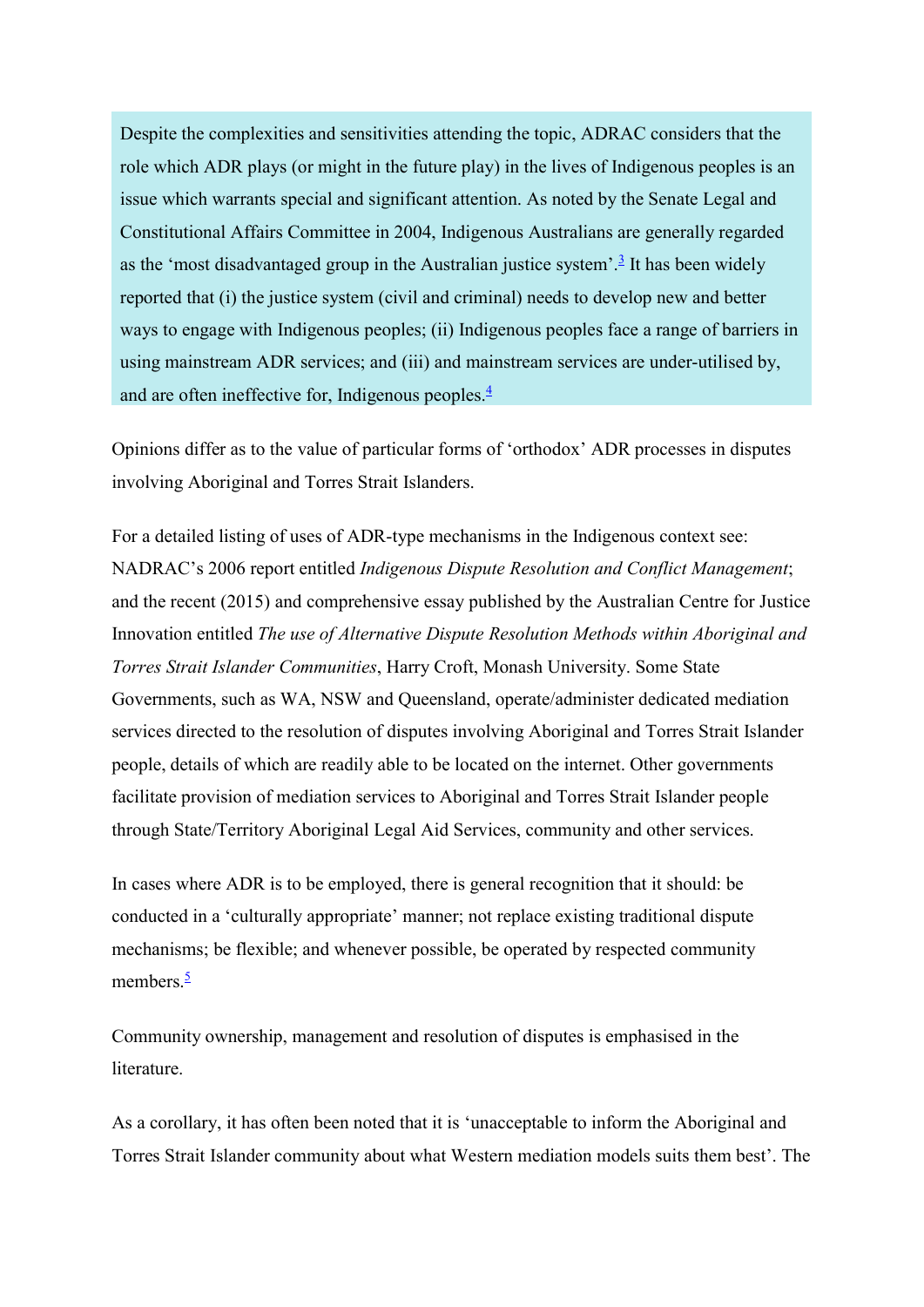assumptions, principles and values which conventionally underpin ADR – such as confidentiality and neutrality - may need to be questioned and modified.<sup>6</sup> As stated by the Federal Court in the preamble to its 2009 case study report to NADRAC:

Indigenous perspectives on conflict management often differ markedly from mainstream understandings of "dispute resolution". Some Indigenous practitioners identify their practice as "peacemaking" or use other terms in describing what they do which embrace a deeper level of healing and renewal of relationships.

Increased interest in Indigenous approaches to dispute resolution and conflict management is both welcomed and regarded with a degree of apprehension by Indigenous communities and practitioners who have worked for years to develop meaningful and effective processes. There is concern that Indigenous ownership of dispute management or "peacemaking" processes could be inadvertently lost if research findings are taken out of context from the cultural and community dimensions of effective practice.

ADRAC considers that these concerns are well-founded, but in a real sense they actually support a greater (not lesser) role for ADR in the area of Indigenous disputes – precisely because one of the strengths of ADR is the ability for dispute resolution processes (including intake processes) to be designed and implemented in ways which are not only respectful of, but are carefully calibrated to, individual, community and cultural interests of Aboriginal and Torres Strait Islanders.

The criminal justice system has shown some willingness to adapt formal court processes to reflect the different and distinctive dynamics which often attend engagement with young offenders and accused persons who identify as Indigenous: see, for example, Koori Courts in Victoria, and the youth conferencing and circle sentencing initiatives canvassed in Criminal justice and ADR.

In the civil justice system, a number of ADR-type processes – such as facilitated conversations, agreement-making, and hybridised processes - appear to have some support within Aboriginal and Torres Strait Islander communities. For example, in the Northern Territory, the Ali-Curung 'three tier' process involves family and extended family gathering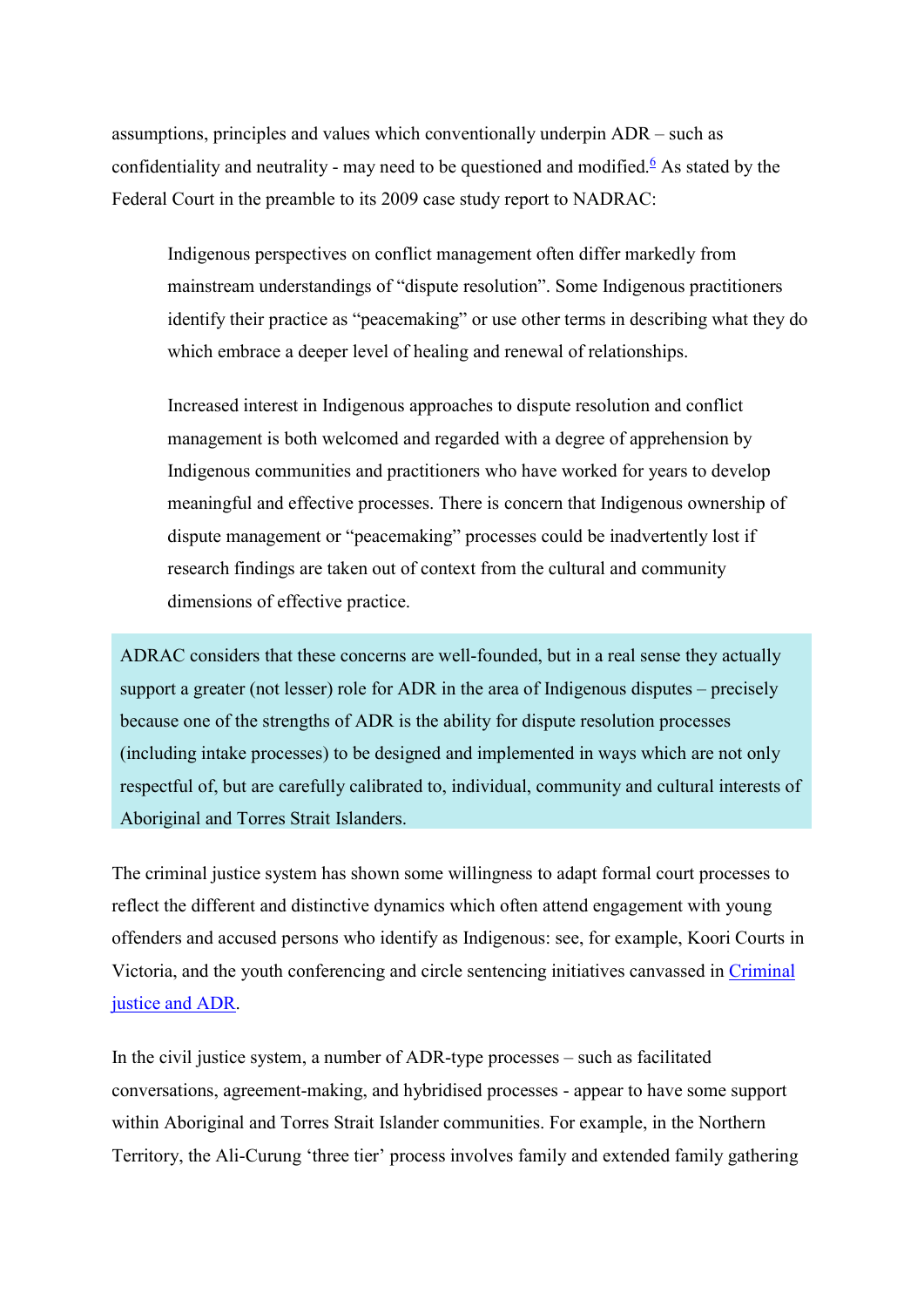to discuss a problem (tier 1), escalation to a meeting of Elders if unresolved (tier 2), and referral to traditional owners as final arbitrators. $\frac{7}{1}$ 

In the Federal Court's 2009 report to NADRAC entitled Solid work you mob are doing, a series of critical factors and strategies were identified to assist those with policy and operational responsibilities for the development and delivery of dispute management services to Indigenous peoples. The overarching recommendation contained in that report was as follows:

[16] Properly realising these critical factors and strategies points to the need for a national Indigenous dispute management service. Such a service could develop regional panels of expert Indigenous and non-Indigenous dispute management practitioners and provide consistency in standards and training approaches. A national dispute management service could build on and integrate with existing networks, such as community mediation centres and justice groups, to provide timely, responsive, culturally and physically safe services that Indigenous people can feel they genuinely 'own'.

[17] A national investment in an effective Indigenous dispute management service would ultimately create significant social and economic benefits. It would enhance the potential for sustainable partnerships with Indigenous peoples, avoid the costs of Indigenous contact with the criminal justice system, and strengthen governance and social cohesion in Indigenous communities. The functions of a national Indigenous dispute management service are therefore integral to "closing the gap" on Indigenous disadvantage and to the building of safer, self-sustaining Indigenous communities.

Soon after the Federal Court's 2009 Report, in November 2010 ATSILS (Aboriginal and Torres Strait Islander Legal Services) submitted a detailed proposal to the Commonwealth Government for establishment of a National Aboriginal and Torres Strait Islander Dispute Management Service (NATSIDMS), $\frac{8}{3}$  adopting a slightly earlier (2009) recommendation made by NADRAC. The ATSILS proposal suggested that NATSIDMS would formulate, and coordinate delivery of culturally appropriate DR and conflict management services throughout urban, rural and remote Australia. ATSILS cited access to justice issues as